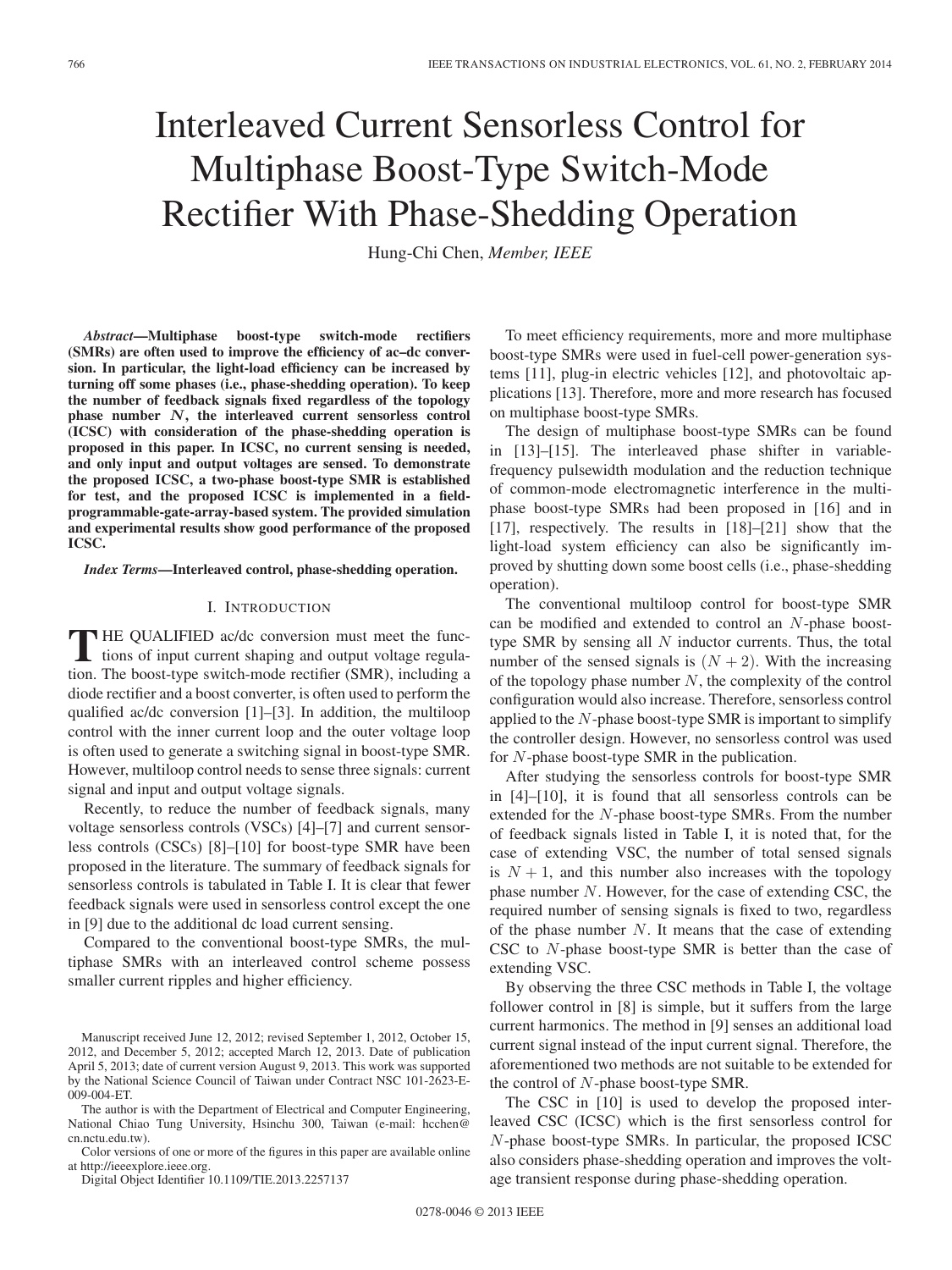|                                                                         | Multi-<br>loop | <b>Voltage Sensorless</b><br>Control (VSC) |                |                | <b>Current Sensorless</b><br>Control (CSC) |     |          |                |
|-------------------------------------------------------------------------|----------------|--------------------------------------------|----------------|----------------|--------------------------------------------|-----|----------|----------------|
|                                                                         | Control        | [4]                                        | [5]            | [6]            | [7]                                        | [8] | [9]      | $[10]$         |
| Feedback Input<br>Voltage Signal                                        |                | N                                          |                |                |                                            |     | $\Delta$ |                |
| Feedback Output<br>Voltage Signal                                       |                |                                            | N              | $\mathbf{v}$   |                                            | V   | $\Delta$ |                |
| Feedback<br>Current Signal                                              |                | ٦l                                         | ٦ί             |                | ٦Ι                                         |     |          |                |
| Number of<br>feedback signals<br>for boost-type<br><b>SMR</b>           | 3              | $\overline{2}$                             | $\overline{2}$ | $\overline{2}$ |                                            | 1   | $3*$     | $\overline{2}$ |
| Number of total<br>feedback signals<br>for $N$ -phase<br>boost-type SMR | $N+2$          | $N+1$                                      | $N+1$          | $N+1$          | N                                          |     | 3        | $\overline{2}$ |

TABLE I SUMMARY OF FEEDBACK SIGNALS FOR VARIOUS CONTROLS [4]–[10]

\* additional dc load current sensing



Fig. 1. Topology of an N-phase boost-type SMR.

This paper is organized as follows. Initially, the gate signal dispenser (GSD) is studied, and the average model of the N-phase boost-type SMR with phase-shedding operation is developed. Based on the developed model, ICSC is proposed. The analysis shows that the sinusoidal current waveform can be automatically generated by the proposed ICSC and the input current amplitude is independent of the active-phase number  $n$ . Finally, some simulated and experimental results are provided to show the performances of the proposed ICSC.

### II. N -PHASE BOOST-TYPE SMR

Fig. 1 shows the topology of an N-phase boost-type SMR, where integer N is the topology phase number  $(N > 1)$ . It consists of a diode bridge rectifier, N boost converters with the identical inductors  $L$ , and the identical diodes  $D$ . It is noted that, in the digital control of the power electronic system, the turn-on time  $t_{on}$  is given before the beginning of each switching period  $T_s$ . Thus, by the GSD, all the gate signals  $G_{S1}, G_{S2}, \ldots, G_{SN}$  corresponding to the controllable switches  $S_1, S_2, \ldots, S_N$  are generated from the same turn-on time signal  $t_{on}$ .

To model the behavior of the N-phase boost-type SMR, some assumptions are initially made: 1) All switches are assumed to operate at a fixed period  $T_s$  much smaller than the line period  $T$ , and thus, the input voltage  $v<sub>s</sub>$  over one switching period can be seen as a constant, and 2) a bulk capacitor  $C_d$  is connected to the output dc voltage, and thus, the output voltage is assumed to be equal to its average value  $V_d$ . Therefore, the steady-state output voltage is assumed to be equal to the voltage command  $V_d = V_d^*$ .

According to KCL, the total inductor current  $i_L$  is the sum of individual inductor currents

$$
i_L = \sum_{k=1}^{N} i_{L,k}.
$$
 (1)

When the input voltage  $v_s(t) = V_{sp} \sin(2\pi t/T)$  =  $V_{sp}$  sin( $\omega t$ ) is positive, the total inductor current  $i<sub>L</sub>$  is equal to the input current  $i_s$ , and the current  $i_L$  is equal to the negative input current  $-i<sub>s</sub>$  when the input voltage  $v<sub>s</sub>$  turns to negative. Then, the input current can be represented in terms of the total inductor current  $i_L$ 

$$
i_s(t) = \text{sign}\left(v_s(t)\right) i_L(t) = \text{sign}(\sin \omega t) i_L(t) \tag{2}
$$

where  $sign(\bullet)$  is the sign operator and

$$
sign(X) = \begin{cases} +1, & when X \ge 0 \\ -1, & when X < 0. \end{cases}
$$
 (3)

To let all gate signals have the same turn-on time signal  $t_{on}$ and the duty ratio  $d$ , a GSD is proposed. It follows that all the duty ratios  $d_1, d_2, \ldots, d_N$  of gate signals are equal to each other

$$
d_1 = d_2 = \dots = d_N = \frac{t_{\text{on}}}{T_s} = d \tag{4}
$$

where  $d_k$  is the duty ratio of boost converter  $\#k$ .

#### *A. GSD*

At first, every switching period  $T_s$  can be divided into N identical subperiods  $T_s' = T_s/N$ . When the given turn-on time  $t_{\text{on}}$  is within the range  $(M-1)T_s' < t_{\text{on}} \leq MT_s'$  (1  $\leq$ integer  $M \leq N$ ), the given turn-on time  $t_{on}$  can be seen as the sum of two terms  $t'_{on}$  and  $(M-1)T'_{s}$ 

$$
t_{\rm on} = t'_{\rm on} + (M - 1)T'_{s}
$$
 (5)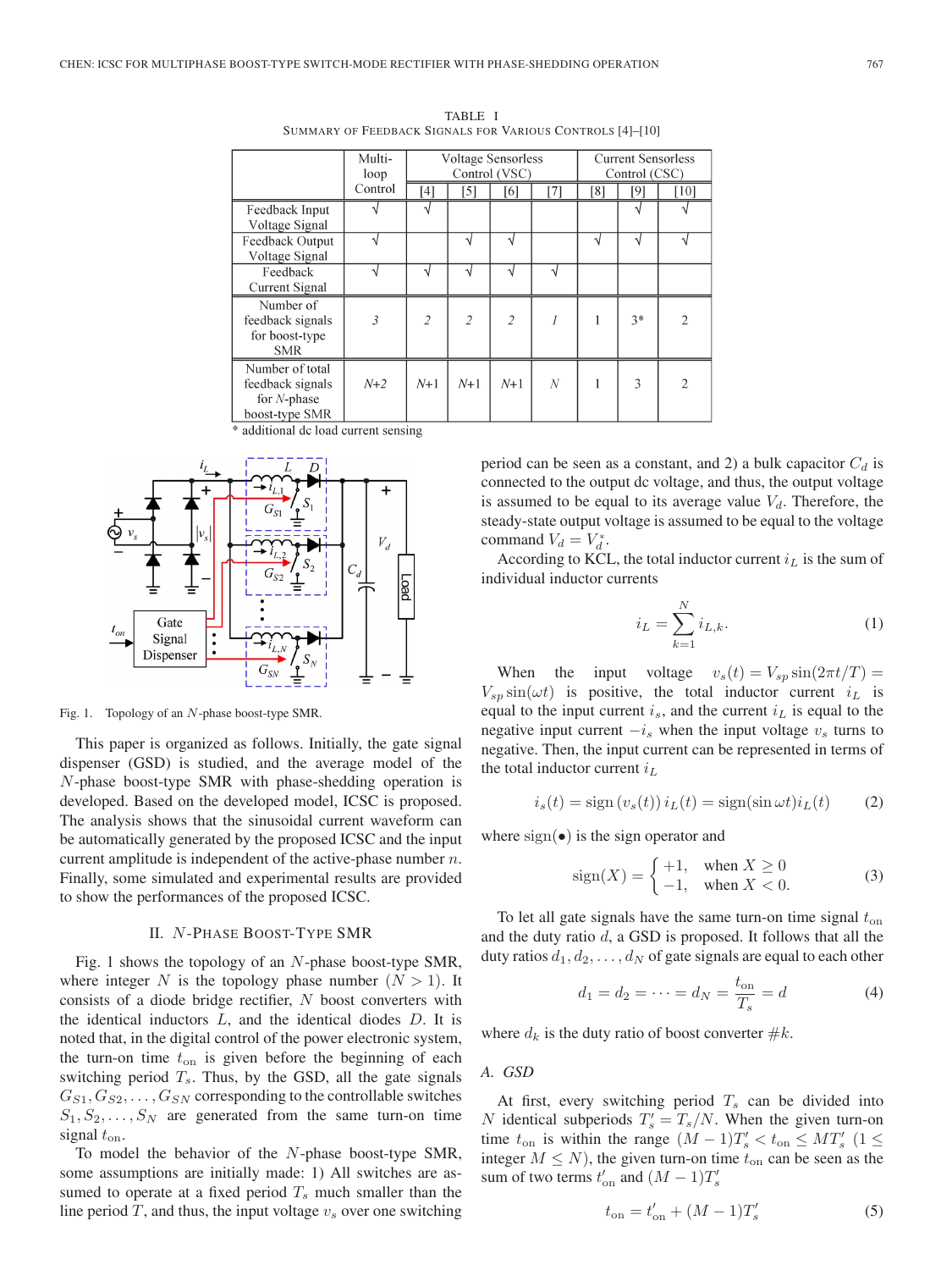where  $t'_{on}$  can be seen as a partial turn-on time in the subperiod  $T_s'$ . Every gate signal with the same turn-on time  $t_{on}$  can be seen as the combinations of the following:

- 1)  $(M-1)$  "turning-on" subperiods between sp#1 and  $sp\#(M-1);$
- 2) one "partial-on" subperiod  $sp \# M$  with partial turn-on time  $t'_{\text{on}}$ ;
- 3)  $(N M)$  "turning-off" subperiods between  $sp\#(M +$ 1) and  $sp\#N$  subperiods.

The dispensing rules of the aforementioned subperiod series for the gate signal  $G_{S1}$  of boost converter #1 are obtained by the series

$$
G_{S1}(t) = \{sp\#1, sp\#2, \dots, sp\#(N-1), sp\#N\}.
$$
 (6)

Then, the gate signal  $G_{S2}$  of converter #2 is obtained from the shift-left operation of the gate signal  $G_{S1}$  by one subperiod, and it can be expressed as

$$
G_{S2}(t) = \{sp\#2, \dots, sp\#(N-1), sp\#N, sp\#1, \}.
$$
 (7)

Moreover, the gate signal  $G_{Sk}$  (1  $\leq$  integer  $k \leq N$ ) of the boost converter  $#k$  is obtained from the shift-left operation of the gate signal  $G_{S1}$  by  $(k - 1)$  subperiod

$$
G_{Sk}(t) = \{sp\#k, sp\#(k+1), \dots, sp\#N, sp\#1, \dots, sp\#(k-1)\}.
$$
 (8)

According to the aforementioned GSD rules, the illustrated gate signals and the resulting inductor currents for  $T_s' < t_{on} \leq$  $2T_s'(M = 2)$  and  $(N - 2)T_s' < t_{\text{on}} \le (N - 1)T_s'(M = N - 1)$ 1) are illustrated in Fig. 2(a) and (b), respectively.

For the case of  $M = 2$  in Fig. 2(a), all the gate signals can be seen as a combination of one "turning-on" subperiod, one "partial-on" subperiod, and  $(N - 2)$  "turning-off" subperiods. The signal  $G_{S2}$  can be obtained by the shift-left operation of  $G_{S1}$  by one subperiod.

For the case of  $M = N - 1$  in Fig. 2(b), all the gate signals can be seen as a combination of  $(N - 2)$  "turning-on" subperiods, one "partial-on" subperiod, and one "turning-off" subperiod. The signal  $G_{SN}$  can be obtained by the shift-left operation of  $G_{S1}$  by N subperiods.

The inductor currents and the total current are also plotted in Fig. 2 for comparison. It is clear that the total current ripple  $I_{\text{rip},N}$  is much smaller than the individual inductor current ripple.

#### *B. Maximum Current Ripple*

According to Fig. 2(a), there are always one "turning-on" switch, one "partial-on" switch with partial-on time  $t'_{on} =$  $t_{\text{on}} - T_s'$ , and  $(N - 2)$  "turning-off" switches at each subperiod  $T_s'$  when  $T_s' < t_{on} \leq 2T_s'$ .

Similarly, when  $(N-2)T_s' < t_{on} \le (N-1)T_s'$ , there are always  $(N - 2)$  "turning-on" switches, one "partial-on" switch with partial turn-on time  $t'_{on} = t_{on} - (N-2)T'_{s}$ , and one "turning-off" switch at each subperiod, as shown in Fig. 2(b).



Fig. 2. Illustrated gate signals and the resulting inductor currents for (a)  $T_s' < t_{\text{on}} \leq 2T_s'$   $(M = 2)$  and (b)  $(N - 2)$   $T_s' < t_{\text{on}} \leq (N - 1)$  $1)T'_{s}(M=N-1).$ 

Consequently, once the given turn-on time  $t_{on}$  is within the range  $(M-1)T_s' < t_{on} \leq MT_s'$  (integer  $M \leq N$ ), there are always  $(M - 2)$  "turning-on" switches, one "partial-on" switch, and  $(N - M)$  "turning-off" switches at each subperiod.

In each boost converter, the inductor current rising rate is  $|v_s|/L$  when the switch is turning on. The inductor current falling rate is  $(V_d^* - |v_s|)/L$  when the switch is turning off. Therefore, the rising rate  $m<sub>L</sub><sup>+</sup>$  and the falling rate  $m<sub>L</sub><sup>-</sup>$  of the total inductor current  $i<sub>L</sub>$  can be expressed as

$$
m_L^+ = M \frac{|v_s|}{L} - (N - M) \frac{V_d^* - |v_s|}{L}
$$
  
=  $N \frac{|v_s|}{L} - (N - M) \frac{V_d^*}{L}$   

$$
m_L^- = -(M - 1) \frac{|v_s|}{L} + (N - M + 1) \frac{V_d^* - |v_s|}{L}
$$
  
=  $-N \frac{|v_s|}{L} + (N - M + 1) \frac{V_d^*}{L}$ . (10)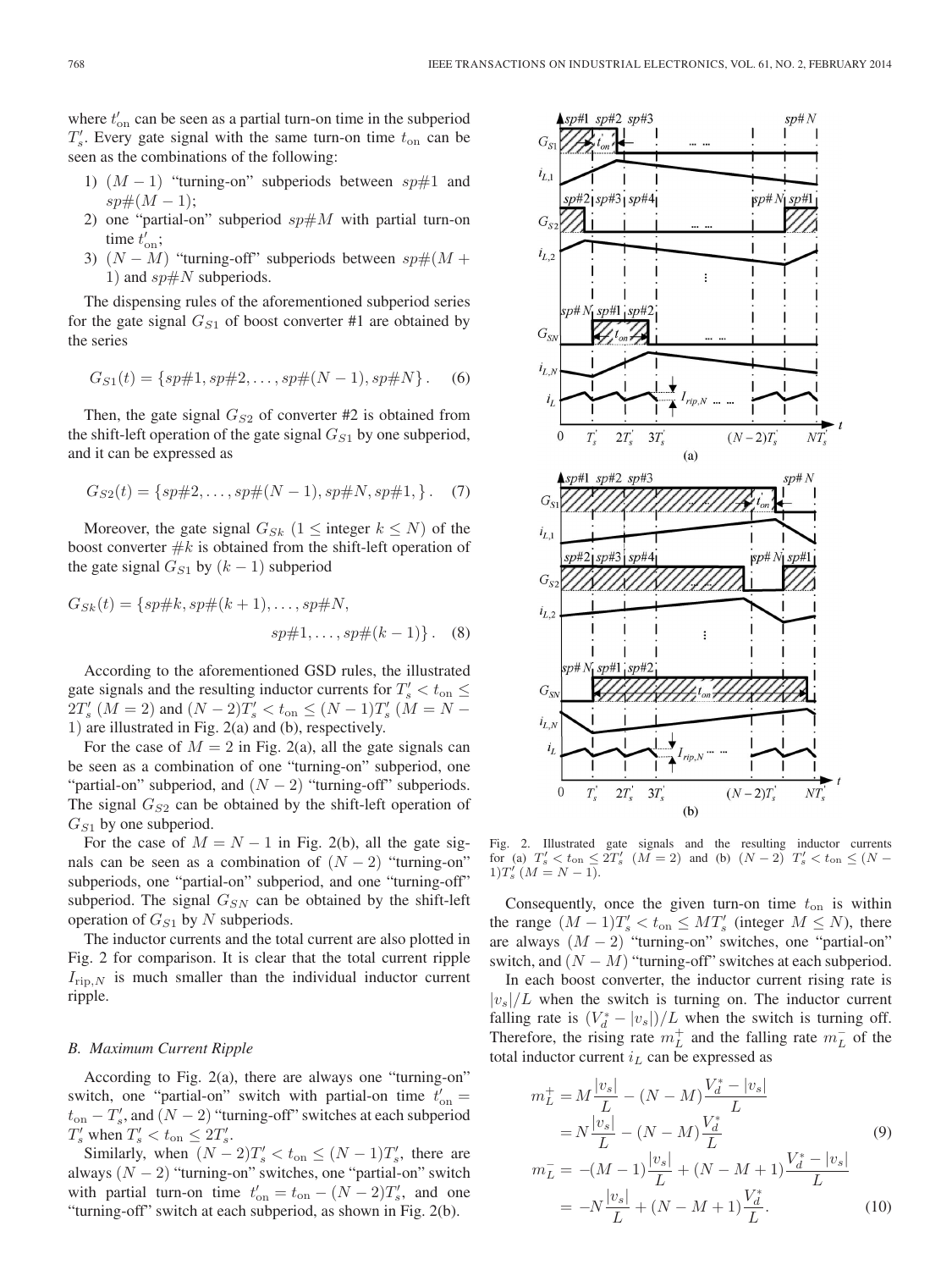

Fig. 3. Inductor current ripple with various turn-on times  $t_{on}$ .

Then, both multiplying the rising rate  $m<sub>L</sub><sup>+</sup>$  by current rising time  $t'_{\text{on}}$  and multiplying the falling rate  $m\bar{t}$  by current falling time  $(T_s' - t_{\text{on}}')$  can yield the total current ripple  $I_{\text{rip},N}$ 

$$
I_{\rm rip,N} = m^+ t'_{\rm on} = m^- \left( T'_s - t'_{\rm on} \right). \tag{11}
$$

By substituting (9) and (10) into (11), the absolute value of the input rectified voltage  $|v_s|$  would be equal to

$$
|v_s| = \frac{(N - M + 1)V_d^*}{N} - \frac{V_d^* t_{\text{on}}'}{NT_s'}.
$$
 (12)

From (9) and (12), the total current ripple  $I_{\text{rip},N}$  becomes

$$
I_{\rm rip,N} = \frac{V_d^* T_s}{NL} \left( \frac{t'_{\rm on}}{T'_s} - \left( \frac{t'_{\rm on}}{T'_s} \right)^2 \right). \tag{13}
$$

The value of  $t'_{on}$  that produces the maximum current ripple  $I_{\text{rip},N,\text{max}}$  occurs when  $dI_{\text{rip},N}/dt'_{\text{on}} = 0$  which yields

$$
1 - 2\left(\frac{t'_{\text{on}}}{T'_s}\right) = 0. \tag{14}
$$

Solving (14) for  $t'_{\text{on}}$  gives  $t'_{\text{on}} = 0.5T'_{s}$  for the maximum current ripple  $I_{\text{rip},N,\text{max}}$ . The maximum current ripple becomes

$$
I_{\rm rip,N,max} = \frac{V_d^* T_s}{4NL}.
$$
\n(15)

The maximum current ripple  $I_{\text{rip},N,\text{max}}$  in (15) decreases with the increase of the topology phase number  $N$ . For comparison, the maximum current ripple of the conventional boosttype SMR with an inductor L is  $I_{\text{rip},1,\text{max}} = V_d^* T_s / (4L)$ .

The inductor current ripples for one-, two-, three-, and fourphase boost-type SMRs with various turn-on time signals  $t_{on}$ are plotted in Fig. 3. It is clear that the current ripples for phase number  $N > 1$  are smaller than those of the conventional onephase boost-type SMR  $(N = 1)$ .

#### *C. Average Current Model With Phase-Shedding Operation*

To consider the practical condition, the nonzero inductor resistors  $r<sub>L</sub>$  are assumed. In addition, the effects of the voltage drops across the diode bridge rectifier, the freewheeling diode, and the semiconductor switch are also considered.

The total voltage drop in the "switch-on" path is the sum of the voltage drops across the bridge rectifier and the semiconductor switch. The total voltage drop in the "switch-off" path is the sum of the voltage drops across the bridge rectifier and the freewheeling diode. Both voltage drops in the "switch-on" path



Fig. 4. Equivalent average model with the phase-shedding operation.

and the "switch-off" path are assumed to be equal to  $V_F$  in this section.

The KVL equation for boost converter  $\#k$  (1  $\leq$  integer  $k \leq$ N) in terms of the average inductor current  $i_{L,k}$  within the switching period  $T_s$  and the duty ratio d is

$$
L\frac{d\bar{u}_{L,k}}{dt} = |v_s| - r_L \bar{u}_{L,k} - V_F - V_d^*(1 - d_k). \tag{16}
$$

Due to the identical duty ratios  $d$  in  $(8)$ , all boost cells have the same average voltage equation. In the phase-shedding operation, only n boost converters  $(1 \leq \text{integer } n \leq N)$  are active, and the number  $n$  can be changed according to the load condition to obtain higher efficiency.

By considering the phase-shedding operation, there are  $n$ KVL equations like  $(16)$  for the *n* active boost converters. Consequently, by summing  $n$  KVL equations and arranging the terms, the total average current  $\overline{i}_L$  can be obtained

$$
\frac{L}{n}\frac{d\overline{i}_L}{dt} = V_{sp}|\sin\omega t| - \frac{r_L}{n}\overline{i}_L - V_F - V_d^*(1-d). \tag{17}
$$

Therefore, from (17), the behavior of the average total inductor current with the active-phase number  $n$  in an  $N$ -phase boost-type SMR can be equivalently modeled by a boost-type SMR, as shown in Fig. 4. The model includes a reduced inductance  $(L/n)$ , a reduced inductor resistance  $(r_L/n)$ , and the same conduction voltage  $V_F$ . If the inductors are not identified, the inductor current would not be balanced, and (17) can be modified by replacing  $(L/n)$  and  $(r_L/n)$  with the equivalent inductor  $L_{\text{eq}}$  and the equivalent resistance  $r_{\text{eq}}$ , respectively.

From (17), the behavior of the average total inductor current is obtained in terms of the circuit parameters and the integer  $n$ . Because the active-phase number  $n$  is not fixed and may change due to the phase-shedding operation, the following proposed ICSC also needs to compensate the effect of the change of the integer number n.

#### III. ICSC

The proposed ICSC can be seen as a proportional–integral (PI)-type voltage controller illustrated in Fig. 5(a), cascaded with a turning-on time generator shown in Fig. 5(b). It is obvious that only the input voltage  $v<sub>s</sub>$  and the output voltage  $V_d$  are sensed.

After generating the voltage error signal  $\varepsilon_v$ , the original phase shift signal  $\theta$  is equal to the sum of the proportional term  $K_p \varepsilon_v$  and the integral term  $(K_I \varepsilon_v/s)$  by the well-known PI-type calculation. The original phase shift signal  $\theta$  is limited to  $\theta_{\text{max}}(n)$  for the overload protection of the overall system.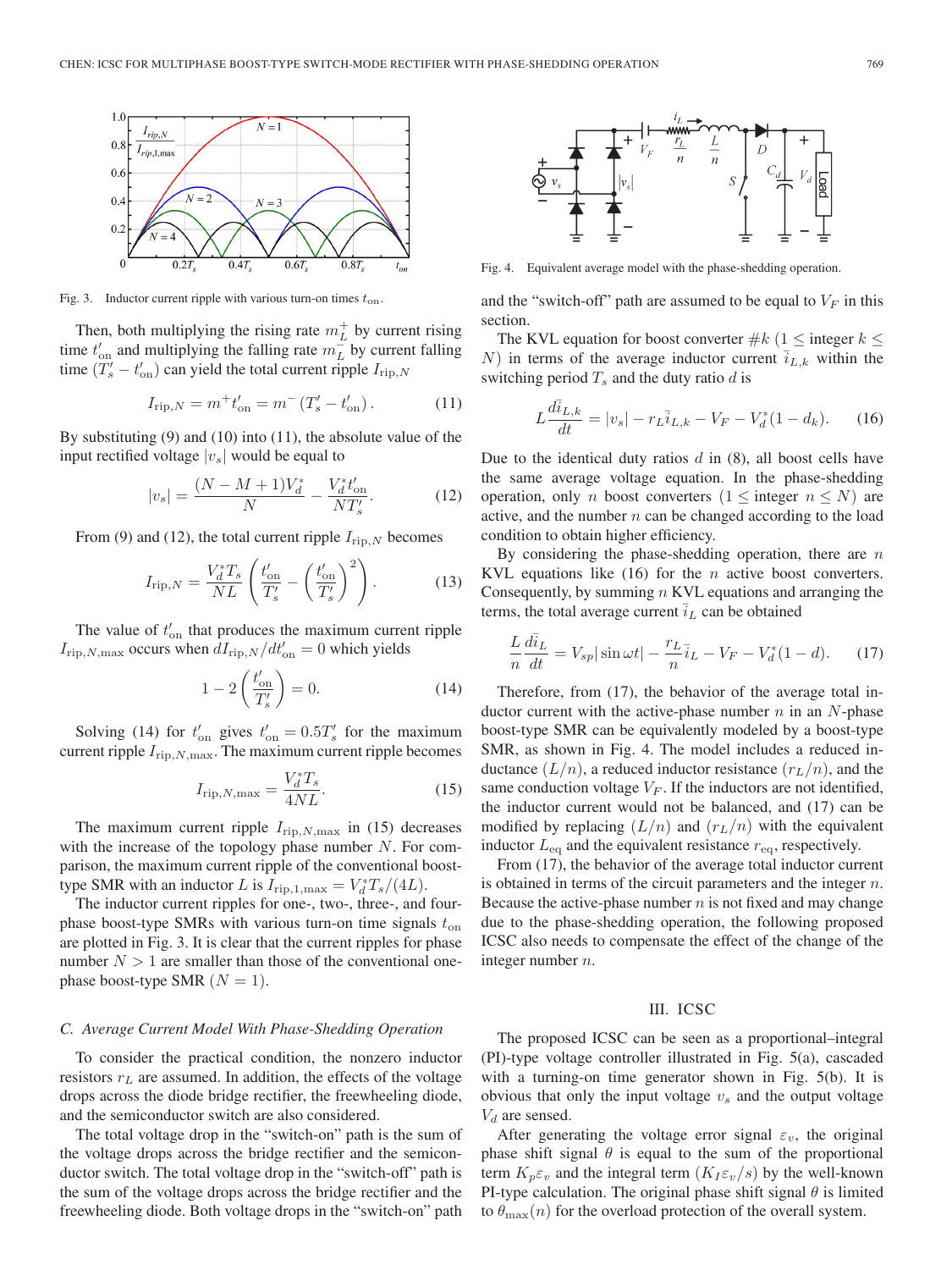

Fig. 5. Proposed ICSC: (a) PI-type voltage controller and (b) turn-on time generator.

To provide the overload protection to each active boost cell, the final phase shift signal  $\theta'$  is limited to the maximum value  $\theta'_{\text{max}}$  based on the capability of the individual boost cell. Thus, the  $\theta'_{\text{max}}$  can be expressed as

$$
\theta'_{\max} = \frac{n}{N} \theta_{\max}(n), \qquad 1 \le \text{integer } n \le N. \tag{18}
$$

To meet the efficiency requirement, the phase-shedding operation is required, and the phase number  $n$  of active boost cells may change actively according to the load level. The change of the phase number  $n$  would contribute to the change of the equivalent model in Fig. 4. Thus, the consideration of the phaseshedding operation is very important for the control design.

# *A. With Consideration of Phase-Shedding Operation*

In the proposed ICSC, an adjustable gain  $(N/n)$  is cascaded to the output of the voltage controller for the phase-shedding operation. From Fig. 5(a), the resulting phase shift signal  $\theta'$ becomes

$$
\theta' = \frac{N}{n}\theta, \qquad 1 \le \text{integer } n \le N. \tag{19}
$$

A unit-absolute sine signal  $|\sin \omega t|$ , in phase with the rectified input voltage  $|v_s|$ , is generated by the zero-crossing detector (ZCD) and the unit-absolute sine generator. After obtaining the original phase shift signal  $\theta'$ , a unit-absolute phase-shifted sine signal  $|\sin(\omega t - \theta')|$  with the phase  $\theta'$  leading the rectified input voltage  $|v_s|$  is also generated by the corporation of ZCD and the unit-absolute phase-shifted sine generator.

To compensate the effect of the equivalent inductor resistance  $(r_L/n)$  and the conduction voltage  $V_F$ , two compensated signals  $t_{on,i}$  and  $t_{on,v}$  in Fig. 5(b) are given by

$$
t_{\mathrm{on},i} = \theta' \frac{V_{sp}}{V_d^*} \frac{r_L}{\omega L} |\sin \omega t| T_s \tag{20}
$$

$$
t_{\text{on},v} = \frac{V_F}{V_d^*} T_s.
$$
 (21)

The resulting turn-on time signal  $t_{on}$  can be expressed as

$$
t_{\rm on} = T_s - T_s \frac{V_{sp}}{V_d^*} |\sin(\omega t - \theta')| + t_{\rm on, i} + t_{\rm on, v}.
$$
 (22)

Consequently, the duty ratio  $d = t_{on}/T_s$  can be simplified to

$$
d = 1 - \frac{V_{sp}}{V_d^*} \left| \sin(\omega t - \theta') \right| + \theta' \frac{V_{sp}}{V_d^*} \frac{r_L}{\omega L} \left| \sin(\omega t) \right| + \frac{V_F}{V_d^*}.
$$
\n(23)

## *B. Independent Sinusoidal Current Amplitude*

By substituting (18) and (23) into (17) and arranging the terms, the first-order differential equation for the average inductor current  $\overline{i}_L$  can be obtained

$$
\frac{L}{n}\frac{d\bar{i}_L}{dt} = V_{sp}\left(|\sin \omega t| - \left|\sin\left(\omega t - \frac{N\theta}{n}\right)\right|\right) + \left[\theta \frac{N\hat{V}_s}{\omega L}|\sin\left(\omega t\right)| - \bar{i}_L\right] \frac{r_L}{n}.
$$
 (24)

It is noted that the terms regarding  $V_F$  in (24) are canceled out.

When the term  $N\theta/n$  is small and near zero, the approximations  $sin(N\theta/n) \approx (N\theta/n)$  and  $cos(N\theta/n) \approx 1$ can be used. Then, by using the common trigonometric identity  $\sin (\alpha - N\theta/n) = \sin (\alpha) \cos (N\theta/n) - \sin (N\theta/n) \cos (\alpha),$  $\sin(\alpha - N\theta/n)$  can be approximated to  $(\sin \alpha - N\theta \cos \alpha/n)$ . Thus, the first term  $|\sin \omega t| - |\sin(\omega t - N\theta/n)|$  in the righthand side of (24) may be approximated to

$$
|\sin \omega t| - \left|\sin \left(\omega t - \frac{N\theta}{n}\right)\right| \approx \frac{N\theta}{n} \text{sign}(\sin \omega t) \cos \omega t \quad (25)
$$

where the sign operator  $sign(X)$  had been defined in (3).

By using the approximation in (25), the first-order differential equation in (24) can be rewritten as

$$
\frac{d\bar{i}_L}{dt} \approx \frac{NV_{sp}\theta}{L} \text{sign}(\sin \omega t) \cos \omega t + \frac{r_L}{L} \left[ \frac{NV_{sp}\theta}{\omega L} | \sin \omega t | - \bar{i}_L \right].
$$
 (26)

It is noted that the active-phase number  $n$  is canceled out in (26). Since  $d|\sin \omega t|/dt = \text{sign}(\sin \omega t) \cos \omega t$ , substituting (27) into the second term of the right-hand side of (26) would make the second term zero. Thus, the following inductor current (27) must be the solution to (26) even when the inductor resistance  $r<sub>L</sub>$  is not neglected

$$
\bar{i}_L \approx \frac{NV_{sp}\theta}{\omega L} |\sin \omega t| = \frac{NV_{sp}\theta}{\omega L} \text{sign}(\sin \omega t) \sin \omega t. \quad (27)
$$

From (2), the average input current  $\bar{i}_s$  becomes

$$
\bar{i}_s(t) \approx \theta \frac{NV_{sp}}{\omega L} \sin \omega t = I_{sp} \sin \omega t \tag{28}
$$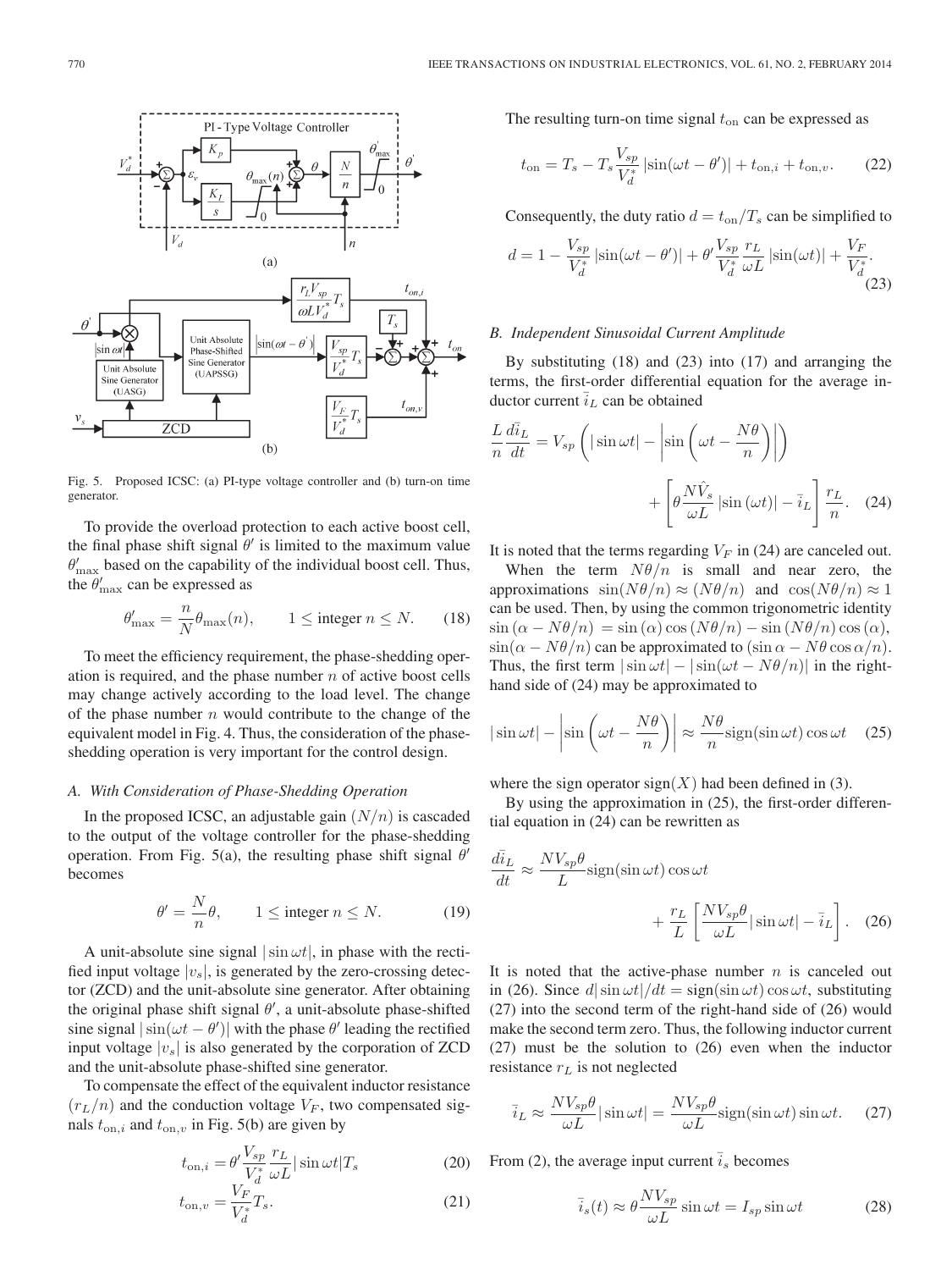

Fig. 6. Basic circuit of the power flow in the power system.

where  $I_{sp}$  is the peak value of the input sinusoidal current and it is independent of the active-phase number  $n$ . It means that the change of the active-phase number  $n$  (i.e., phaseshedding operation) has no effect on the sinusoidal input current amplitude  $I_{sn}$ .

Due to the input voltage  $v_s = V_{sp} \sin(\omega t)$  and the in-phase sinusoidal current  $i_s$  in (28), the average input power  $\overline{P}_s$  can be expressed as

$$
\bar{P}_s = \frac{V_{sp}I_{sp}}{2} = \frac{NV_{sp}^2}{2\omega L}\theta = \frac{V_{sp}^2}{2\omega(L/N)}\theta.
$$
 (29)

It is clear that the change of active-phase number  $n$  (i.e., phase-shedding operation) has no effect on the average input power  $\overline{P}_s$ , and thus, the phase-shedding operation has no effect on the output dc voltage. That is, the proposed ICSC is suitable for the phase-shedding operation.

Additionally, the average input power  $\overline{P}_s$  in (29) is proportional to the controllable signal  $\theta$  which also shows that the PI-type calculation is able to generate the adequate phase signal  $\theta$ .

The proposed ICSC is based on [10], and the results in [10] are helpful to the sensitivity study of ICSC. The sensitivity study shows that, with parameter uncertainty, the PI-type controller is able to regulate the dc output voltage, but the current harmonics may be yielded.

#### *C. Design of Controller Parameters*

The transfer function between the output voltage perturbation  $\Delta V_d$  and the phase perturbation  $\Delta \theta$  can be obtained from the power balance between input power  $P_s$ , output power  $P_d$ , and capacitor power  $P_C$  [10].

From (29), the average input power  $P_s$  with the small perturbation  $\Delta P_s$  becomes

$$
\bar{P}_s + \Delta \bar{P}_s = \frac{V_{sp} I_{sp}}{2} = \frac{N V_{sp}^2}{2\omega L} (\theta + \Delta \theta). \tag{30}
$$

The output power  $P_d$  with the small perturbation  $\Delta P_d$  can be represented by the output voltage perturbation  $\Delta V_d$ 

$$
P_d + \Delta P_d = \frac{(V_d^* + \Delta V_d)^2}{R_L} \approx \frac{(V_d^*)^2}{R_L} + \frac{2V_d^* \Delta V_d}{R_L}.
$$
 (31)

The small perturbation  $\Delta P_C$  of the capacitor power can be represented by the output voltage perturbation  $\Delta V_d$ 

$$
\Delta P_C = \frac{d\left(\frac{C}{2}\left(V_d^* + \Delta V_d\right)^2\right)}{dt} \approx C V_d^* \frac{d\Delta V_d}{dt}.\tag{32}
$$

TABLE II SIMULATED CIRCUIT PARAMETERS

| Input line voltage(peak)    | $V_s = 155 V (110 V_{rms})$       |
|-----------------------------|-----------------------------------|
| Voltage command             | $V_d^* = 300 V$                   |
| Rated output power          | 700W                              |
| <b>Input line frequency</b> | $f = 50Hz$                        |
| Capacitance                 | $C_d = 1880uF$                    |
| Inductor                    | $L = 4mH$                         |
| <b>Inductor resistance</b>  | $r_L = 0.25\Omega$                |
| <b>Conduction voltage</b>   | $V_F = 3.68V$                     |
| <b>Carrier frequency</b>    | $f_{\rm s} = 1/T_{\rm s} = 10kHz$ |



Fig. 7. Simulated waveforms for (a) the boost-type SMR  $(N = 1)$  and (b) two-phase boost-type SMR  $(N = 2)$ .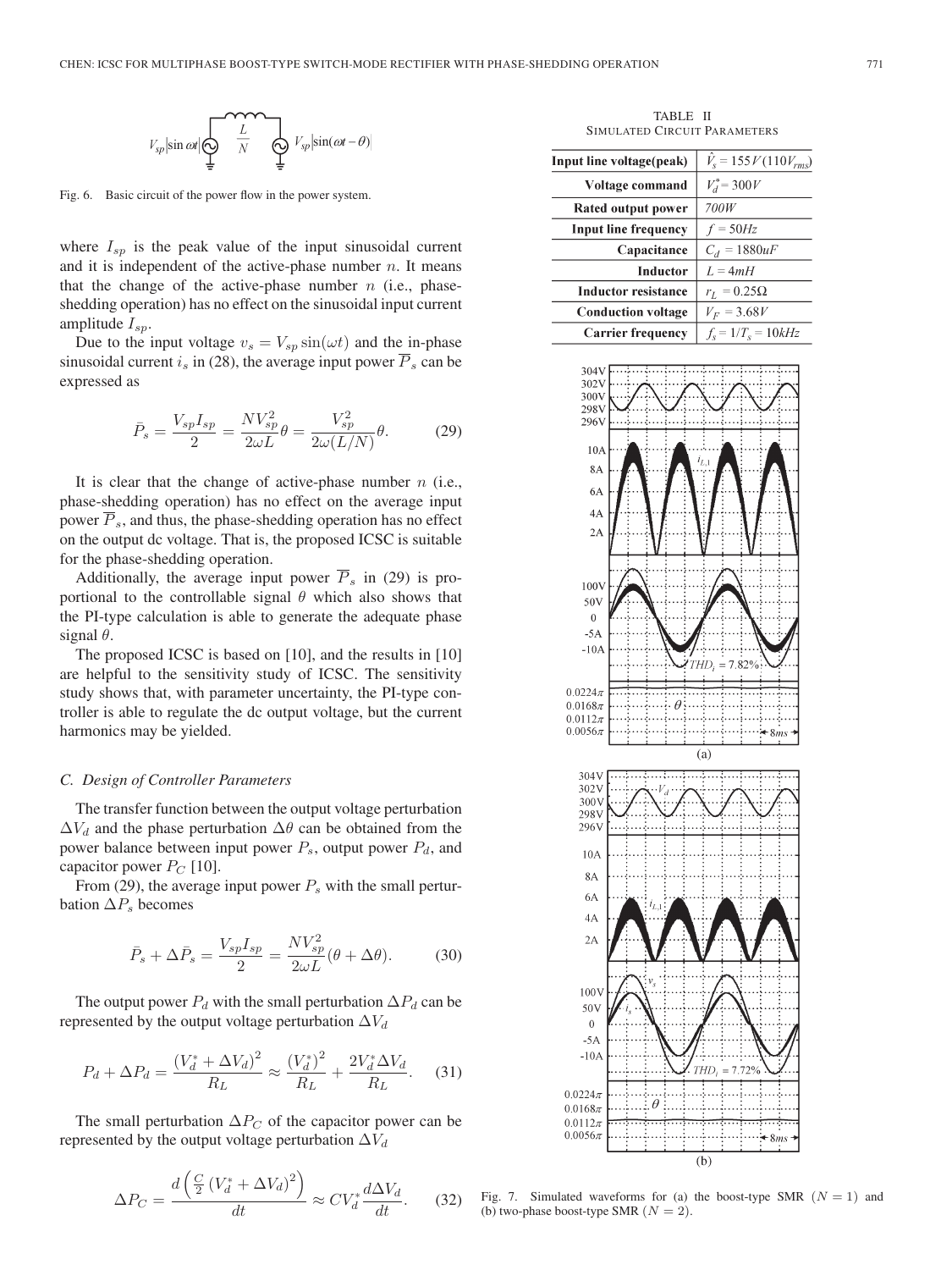

Fig. 8. Simulated responses during the change of active-phase number  $n$  from 2 to 1: (a) with the adjustable gain  $(N/n)$  and (b) without the adjustable gain  $(N/n)$ .

The balance  $\Delta P_s = \Delta P_C + \Delta P_d$  between the power perturbations can yield the following small-signal transfer function  $G<sub>s</sub>(s)$  for the sinusoidal input current:

$$
G_s(s) = \frac{\Delta V_d}{\Delta \theta} = \frac{N V_{sp}^2}{2CV_d^* \omega L} \frac{1}{\left(s + \frac{2}{CR_L}\right)} = k_s \frac{1}{\left(s + \frac{2}{CR_L}\right)}.
$$
\n(33)



Fig. 9. Implementation of proposed ICSC and a two-phase boost-type SMR.



Fig. 10. Experimental input voltage and current waveforms. (a) 600 W. (b) 400 W. (c) 200 W.

It is clear that the behavior of output voltage can be seen as a first-order model. Additionally, the change of the active-phase number *n* has no effect on the transfer function  $G_s(s)$ . Thus, the output voltage can be well regulated by including the simple PI-type controller in the proposed ICSC.

By setting the ratio of the proportional gain  $k_P$  and the integral gain  $k_I$  to the pole of  $G_s(s)$ 

$$
\frac{k_I}{k_P} = \frac{2}{CR_L} \tag{34}
$$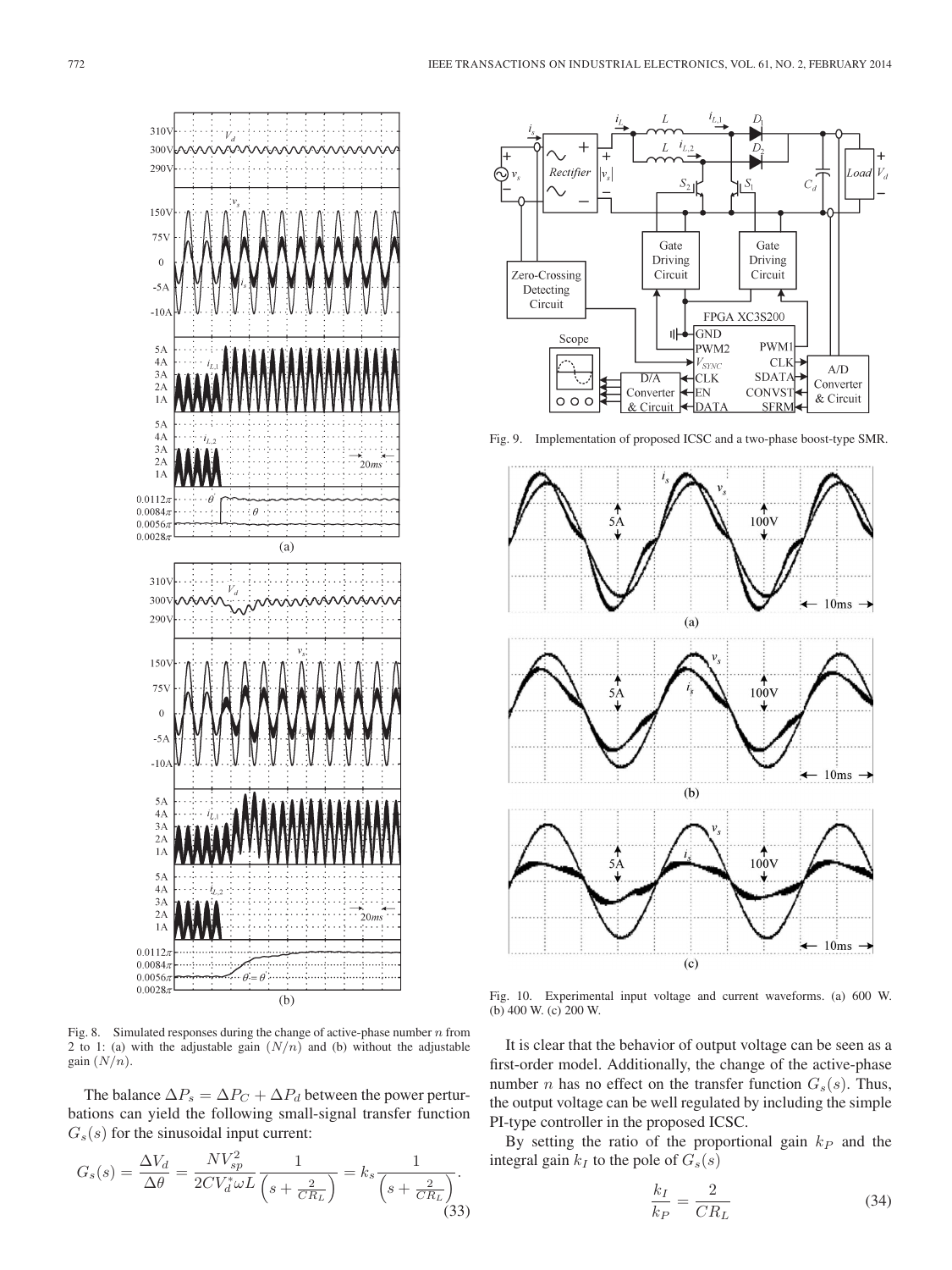| Class            |                  | 600W                      |                             |                           | 400W                     | 200W                      |                          |
|------------------|------------------|---------------------------|-----------------------------|---------------------------|--------------------------|---------------------------|--------------------------|
|                  | A<br>$(A_{rms})$ | Class<br>D<br>$(A_{rms})$ | Fig. $10(a)$<br>$(A_{rms})$ | Class<br>D<br>$(A_{rms})$ | Fig.10(b)<br>$(A_{rms})$ | Class<br>D<br>$(A_{rms})$ | Fig.10(c)<br>$(A_{rms})$ |
| 3rd              | 2.300            | 2.040                     | 1.360                       | 1.360                     | 0.486                    | 0.680                     | 0.358                    |
| 5th              | 1.140            | 1.140                     | 0.760                       | 0.760                     | 0.168                    | 0.380                     | 0.036                    |
| 7th              | 0.770            | 0.600                     | 0.400                       | 0.400                     | 0.074                    | 0.200                     | 0.034                    |
| 9th              | 0.400            | 0.300                     | 0.200                       | 0.200                     | 0.009                    | 0.100                     | 0.022                    |
| 11 <sup>th</sup> | 0.330            | 0.210                     | 0.140                       | 0.140                     | 0.029                    | 0.070                     | 0.010                    |
| 13 <sub>th</sub> | 0.210            | 0.178                     | 0.118                       | 0.118                     | 0.028                    | 0.059                     | 0.017                    |
| 15th             | 0.150            | 0.154                     | 0.103                       | 0.103                     | 0.016                    | 0.051                     | 0.009                    |
| 17th             | 0.132            | 0.136                     | 0.091                       | 0.091                     | 0.008                    | 0.045                     | 0.010                    |
| 19 <sub>th</sub> | 0.118            | 0.122                     | 0.081                       | 0.081                     | 0.009                    | 0.041                     | 0.008                    |
| 21th             | 0.107            | 0.110                     | 0.073                       | 0.073                     | 0.012                    | 0.037                     | 0.005                    |
|                  | PF               |                           | 0.975                       |                           | 0.958                    |                           | 0.950                    |
| $THD_i$ (%)      |                  | 10.77                     |                             | 14.22                     |                          | 19.51                     |                          |
|                  | DPF              |                           | 0.986                       |                           | 0.968                    |                           | 0.980                    |

TABLE III INPUT CURRENT HARMONICS AND THEIR LIMITATIONS OF IEC 61000-3-2

the closed-loop transfer function of the output voltage  $V_d$  and the output voltage command  $V_d^*$  can be obtained

$$
\frac{V_d}{V_d^*} = \frac{k_P \frac{NV_{sp}^2}{2CV_d^* \omega L}}{s + k_P \frac{NV_{sp}^2}{2CV_d^* \omega L}}.
$$
\n(35)

Equation (35) is a low-pass filter. To avoid the effect of the double-line-frequency voltage ripple in the output voltage, the cutoff frequency in (35) is chosen to be smaller than the 1/20 of the double line frequency (i.e.,  $0.1\omega$ ). Therefore, the proportional gain  $k_P$  can be obtained by

$$
k_P \le \frac{4CV_d^* \omega^2 L}{5NV_{sp}^2}.\tag{36}
$$

#### *D. Viewpoint of Power Flow*

From (25), the approximation  $|\sin \omega t| - |\sin(\omega t - N\theta/n)|$ can also be written as

$$
|\sin \omega t| - \left|\sin \left(\omega t - \frac{N\theta}{n}\right)\right| \approx \frac{N}{n} \left(|\sin \omega t| - |\sin(\omega t - \theta)|\right).
$$
\n(37)

By substituting the average inductor current  $\bar{i}_L$  in (27) into (24) to cancel the last term in (24), the average inductor voltage  $\bar{v}_{L/n}$  across the inductor  $L/n$  in Fig. 4 can be expressed as

$$
\bar{v}_{\frac{L}{n}} = \frac{L}{n} \frac{d\bar{i}_L}{dt} \approx V_{sp} \frac{N}{n} \left( |\sin \omega t| - |\sin(\omega t - \theta)| \right). \tag{38}
$$

Therefore, the average inductor voltage  $\bar{v}_{L/N}$  can be expressed in terms of  $\bar{v}_{L/n}$ 

$$
\bar{v}_{\frac{L}{N}} = \frac{n}{N} \bar{v}_{\frac{L}{n}} \approx V_{sp} \left( |\sin \omega t| - |\sin(\omega t - \theta)| \right). \tag{39}
$$

Equation (39) can be equivalently plotted in Fig. 6, where a fixed inductance  $L/N$  is connected between two rectified sinusoidal voltages under phase-shedding operation. These two voltages have identified magnitudes, but little phase difference  $\theta$  exists between them. It shows that phase-shedding operation has no effect on the power flow (i.e., voltage regulation).

## IV. SIMULATION RESULTS

In this section, a series of the computer simulations is provided to demonstrate the proposed ICSC. The nominal values and the circuit elements are listed in Table II. The simple PItype loop with the antiwindup mechanism is used as the voltage controller to automatically adjust the controllable phase shift signal  $\theta$ . According to (34) and (36), the controller parameters were chosen as  $k_P = 0.0053$  rad/V and  $k_I = 0.0379$  rad/V/s.

#### *A. Steady-State Performance*

The simulated waveforms for the conventional boost-type SMR  $(n = N = 1)$ , as shown in Fig. 1, and the two-phase boost-type SMR  $(n = N = 2)$  were plotted in Fig. 7(a) and (b), respectively. In Fig. 1, a 150- $\Omega$  resistor is connected across the output voltage, and the average power is near 600 W. It is noted that, in this simulation, all their boost cells were active, and thus,  $n = N$  and  $\theta = \theta'$  in the proposed ICSC.

From Fig. 7(b), the output voltage  $V_d$  is well regulated to the voltage command  $V_d^* = 300$  V, and all their input currents  $i<sub>s</sub>$  were shaped to a sinusoidal waveform, in phase with the input voltage  $v_s$ . With the increase of phase number N, both the input current ripple and total current harmonic distortion  $(THD<sub>i</sub>)$  decrease, although their individual inductor current ripples were equal to each other. Therefore, the proposed ICSC is able to yield the desired power factor correction function without sensing any current.

# *B. Phase-Shedding Operation*

When one phase (i.e., one boost converter) of a two-phase boost-type SMR  $(N = 2)$  turns down, the active-phase number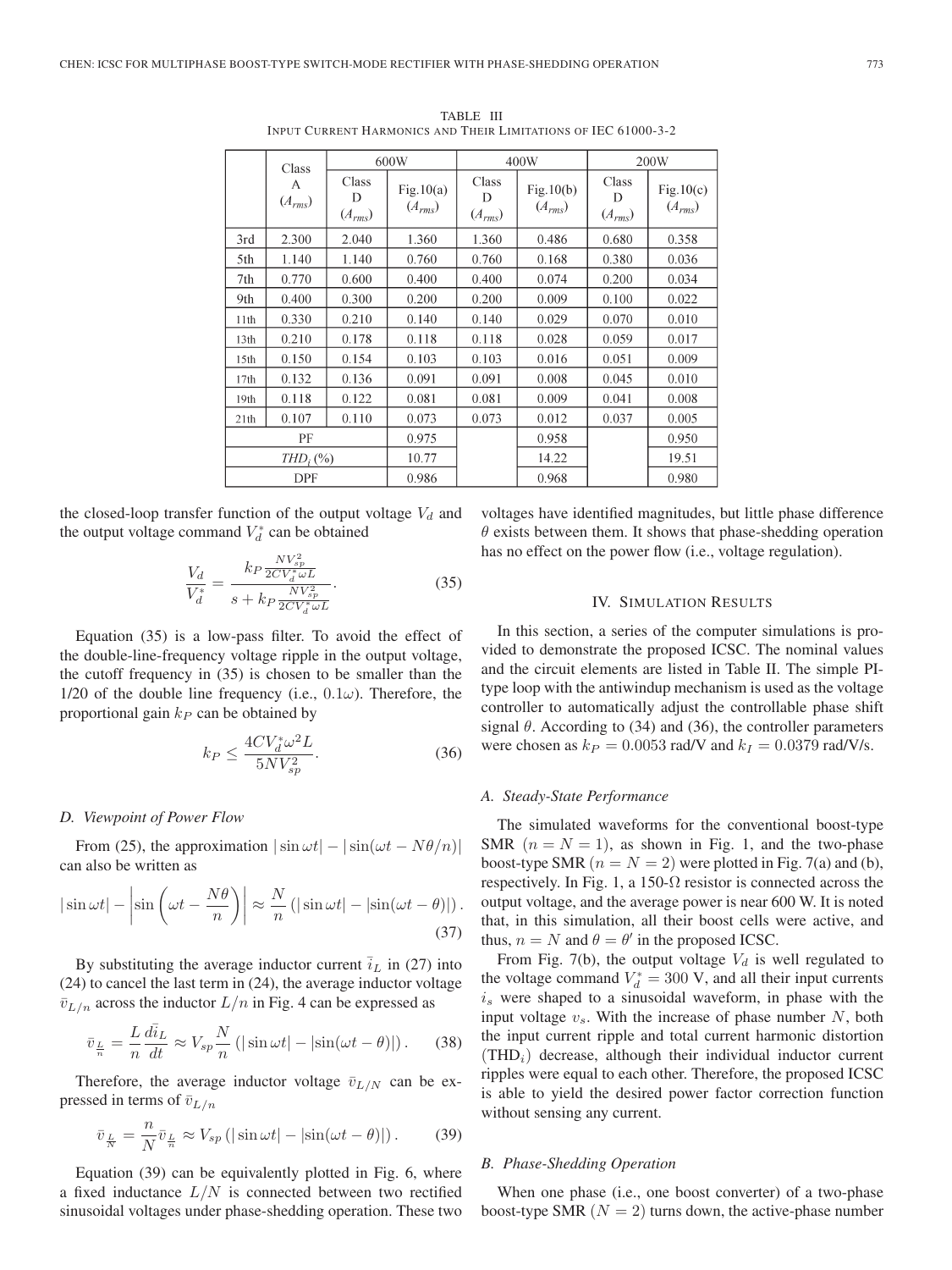*n* changes from  $n = 2$  to  $n = 1$ . It follows that the proposed ICSC automatically changes the gain  $(N/n)$  from  $2/2 (= 1)$  to  $2/1 (= 2)$  and thus yields the final phase shift signal  $\theta' = 2\theta$ . The simulated output voltage  $V_d$ , input current  $i_s$ , two inductor currents  $i_{L,1}$  and  $i_{L,2}$ , and two phase signals  $\theta$  and  $\theta'$  of the proposed ICSC were plotted in Fig. 8(a).

At the instant of the change of active-phase number  $n$ , the final phase signal  $\theta$  suddenly rises to a double level, which contributes to a small voltage fluctuation in Fig. 8(a).

## *C. Without Adjustable Gain* (N/n)

For comparison, the simulated responses without the proposed adjustable gain  $(N/n)$  in Fig. 5(a) are also plotted in Fig. 8(b). It is clear that the PI-type voltage controller must take some time to regulate the output voltage during the phaseshedding operation. However, the voltage dip in Fig. 8(b) is larger than that in Fig. 8(a). It follows that the proposed ICSC is able to perform well during the phase-shedding operation.

#### V. EXPERIMENTAL RESULTS

The field-programmable gate array (FPGA)-based implementation of the proposed ICSC and the two-phase boost-type SMR  $(N = 2)$  has been plotted in Fig. 9, where the circuit parameters have been tabulated in Table II. Since the GSD in Fig. 1 cannot be implemented in the general microcontroller chips, the proposed controller is implemented in an FPGAbased environment.

Because there is no A/D and no D/A function in a commercial FPGA XC3S200 chip, an external A/D converter is used to sense the output voltage, and some D/A converters are used to show the control variables of the implemented ICSC in the scope. In addition, a zero-crossing detecting circuit is used to detect the zero crossing of the input voltage.

## *A. Steady-State Performance*

The input voltage and input current waveforms with various load powers of 600, 400, and 200 W were plotted in Fig.  $10(a)$ –(c), respectively. Due to the practical currentdependent conduction voltage drop, the experimental input current waveforms were not purely sinusoidal waveforms, as shown in the simulated waveforms in Fig. 7. However, from the measured input current harmonics and the listed class D harmonic limitations of IEC61000-3-2 in Table III, the harmonic performance of the proposed ICSC was able to meet the standards.

As plotted in Fig. 5, the circuit parameters  $r<sub>L</sub>$  and L are used in the proposed ICSC, and therefore, the practical difference between the real circuit parameters and the nominal parameters may have an effect on the performance of ICSC. In the simulation environment, the control parameters were exactly equal to the circuit parameters, and thus, the simulated current waveforms were purely sinusoidal waveforms.

Therefore, current distortion due to parameter mismatch can be easily found in the experimental waveforms. However, the



Fig. 11. Experimental responses during the change of active-phase number  $n$ from 2 to 1: (a) with the adjustable gain  $(N/n)$  and (b) without the adjustable gain  $(N/n)$ .

harmonic currents were acceptable to the standard limits in Table III.

#### *B. Phase-Shedding Operation*

At light load, more than one boost cell should be shut down to reduce the total switching loss and to increase the light-load efficiency. To work well under the phase-shedding operation, an adjustable gain  $(N/n)$  was included in the proposed ICSC.

Some experimental waveforms with and without an adjustable gain  $(N/n)$  were plotted in Fig. 11(a) and (b), respectively. Like the simulation results, the proposed adjustable gain